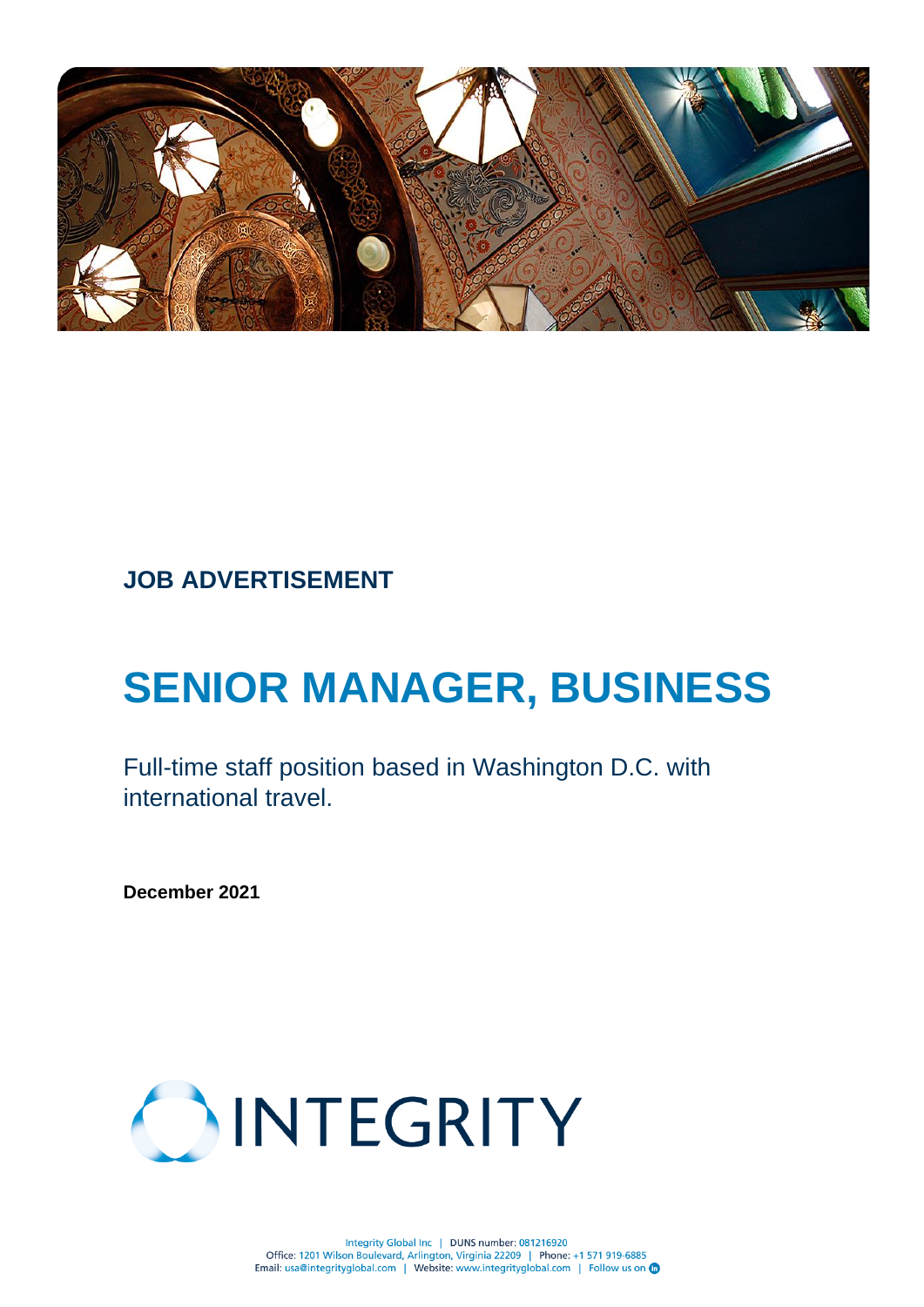## **Introducing Integrity**

### *Integrity is an ethical consultancy and service provider working in challenging and complex environments around the globe.*

We help our clients succeed in fragile and challenging environments while building trust and understanding as the basis for transformative change. We work across all phases of the programme and project cycle, delivering ten complementary services: programme and project management / monitoring, evaluation and learning / research, evidence and analysis / stakeholder engagement / capability and capacity development / risk management / data and knowledge management / communications / technical assistance / grant and fund management. Our services are underpinned by the principles on which we were founded, a commitment to providing reliable information and evidence, and expert and high-quality delivery.

Headquartered in London and Washington DC, Integrity also has offices in Jordan, Kenya, and Pakistan. Our multi-national team deliver a diverse and global portfolio of projects for a range of government clients and international institutions including DFID, USAID, the FCO, US State Department and the World Bank.

**Vision:** Integrity sets the international standard for ethically delivered, expert services in conflict, postconflict and fragile contexts. We transform conflict and build stability, accountability and prosperity.

**Mission:** We help clients and communities to build trust and understanding as the basis for transformative change. We do not advocate: we listen, comprehend and recommend.

**Commitment:** We uphold the highest ethical standards in our service delivery, our employment of staff and our interaction with people. This ensures not only that our clients receive the best possible service but that we benefit the individuals and communities amongst whom we work.

Further information about Integrity can be found at **[www.integrityglobal.com.](http://www.integrityglobal.com/)**

### **Scope of Work**

*The role offers an experienced development sector professional the chance to support Integrity's continued growth by leading on our response to priority bids, developing key client relationships and building winning teams and consortia.* 

You will work closely with our Head of Programs in the DC office to oversee a growing project pipeline that includes several prime, multi-year projects across the world. The role will report direct to Integrity's Head of Business Development while managing relevant team members as required. The position is US-based with international travel.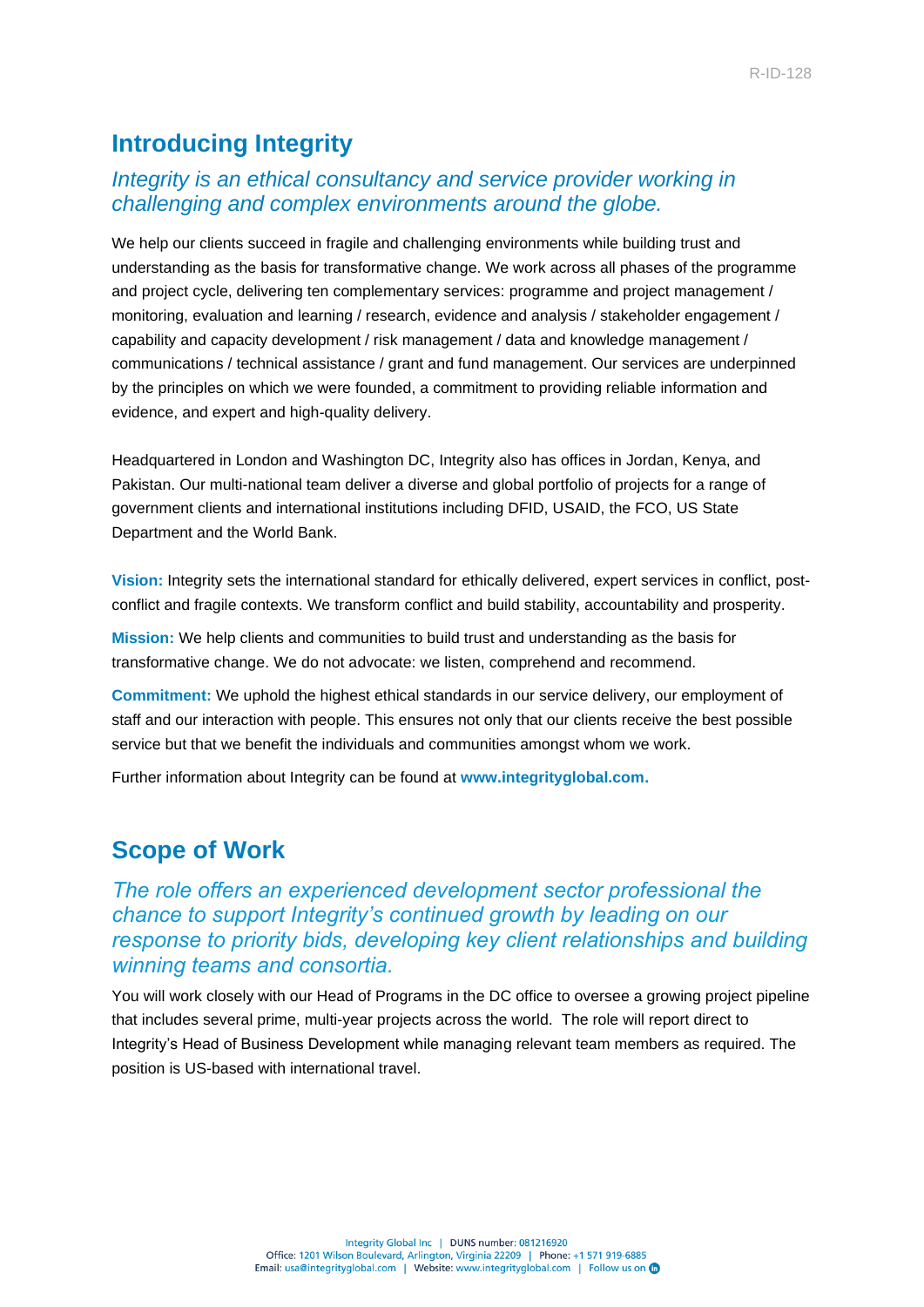### **Terms of Reference**

The Senior Manager, Business role requires a mature, reactive and energetic individual with strong proposal-writing, negotiation and people skills. The right individual would combine the drive to compete for and win large-scale contracts with the emotional intelligence required to work across different teams, geographies and cultures.

#### **A. Business Development (70%)**

- Manage the business development (BD) process for Integrity's US office in line with Integrity's corporate BD strategy as part of the Business team and in close consultation with Integrity's other teams, Services, Operations and Corporate.
- Grow and manage a USG and US based donor BD pipeline, in line with global and regional strategies, that enables us to deliver company0wide financial targets on a quarterly basis.
- Manage bids from pre-positioning through to submission and handover to delivery teams, leading on:
	- Bid strategy development of win themes and contribution to internal resource allocation
	- Bid management development of bid plans and leadership of bid teams
	- Capture planning and trips
	- Consortium mapping and selection
	- **Staffing**
	- Proposal writing
	- Cost Proposals
	- Compliance
	- **EXEDENT Handover to delivery teams, including consortium and team communications**
- Support development of best-of-sector proposal processes including pre-positioning, thoughtleadership, client-outreach, competitor mapping, consortium selection, technical and commercial submissions, and staffing.
- Oversee lessons learning and failure / success analysis to evolve and improve our win rate and the technical and commercial suitability of our proposals.
- Serve as the Primary point of contact with USAID on our Eval ME II IDIQ and others as needed and possible.
- Support the development and execution of the business development strategy, including working with our regional offices to build tailored strategies aimed at growing our USAID market share and position in the market.
- Input into the company-wide identification, recruitment, and relationship-management of bestof-sector project consultants, including dynamic and responsive teaming processes on key proposals.
- Input in the development, capture and use of regional and national consultant databases.

#### **B. Account Management (20%)**

- Assist in the implementation and coordination of the account management strategy, supporting:
	- Prioritization of key and strategic accounts within USAID.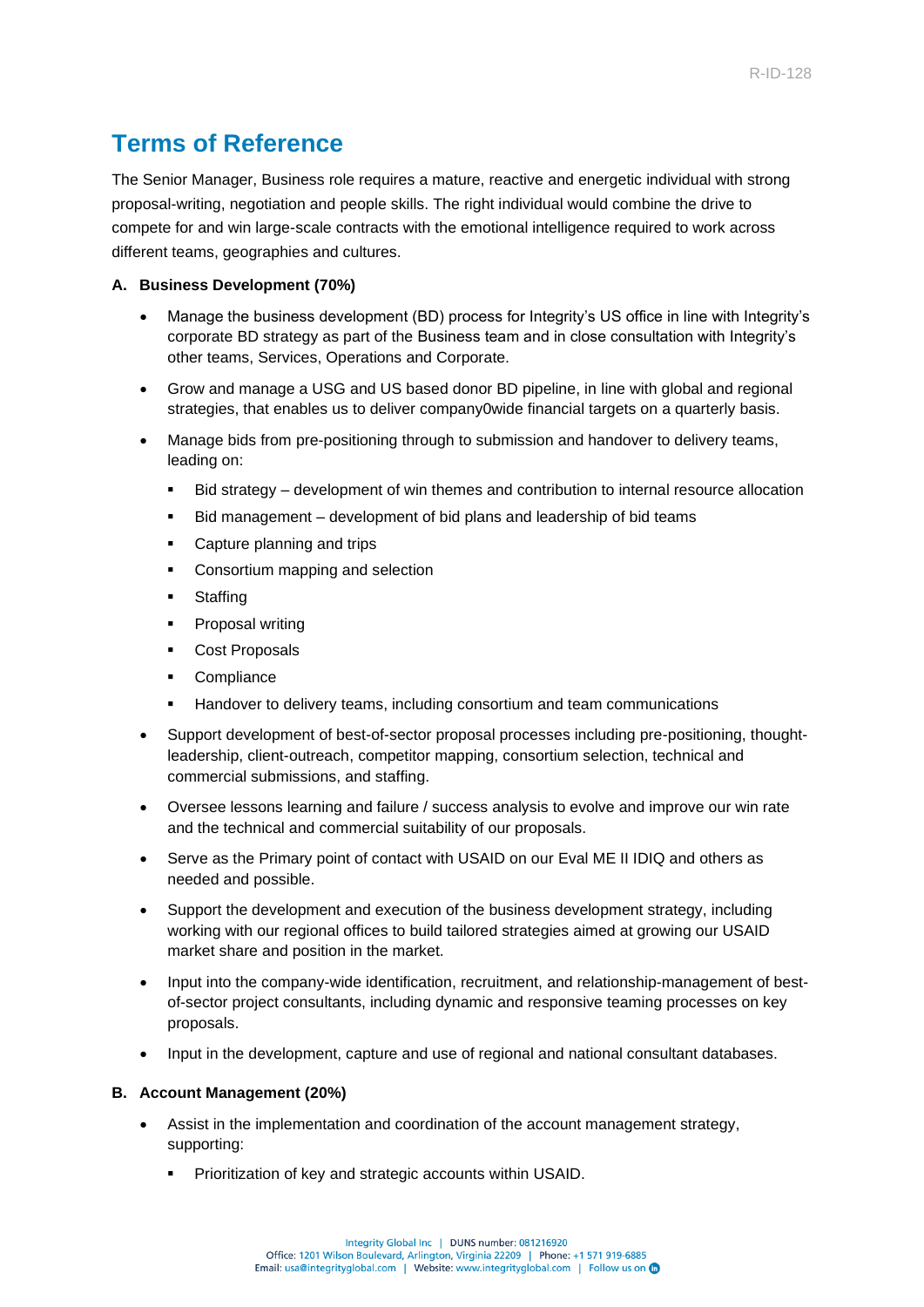- Mapping of key accounts and the creation of in-depth account profiles.
- Development of individual account strategies as required.
- Actively engage accounts in order to build pipeline and enhance the winnability of our bids.

#### **C. Staff Management (10%)**

- Line manage select junior Integrity staff and/or corporate consultants.
- Work with colleagues under line management to develop their careers, contributing to professional advancement, job satisfaction and personnel retention.

### **Your Experience and Expertise**

The Senior Manager, Business will have:

- A degree or Master's in international development, international relations, business administration or a related discipline.
- 7+ years' experience in business development and other relevant fields, including 5 years of experience managing complex US government proposals.
- Demonstrated experience in winning and contracting large projects/programs with major US donors, including USAID and/or State Department.
- Experience developing or supporting the development of cost proposals.
- Excellent writing, editing and communication skills. Ability to produce clear, compelling, motivating communications and to learn new audiences quickly.
- Demonstrated experience managing a diverse client base and donor pipeline.
- Demonstrated experience working with international teams in different locations to successfully deliver bids.
- Strong proficiency with Word, Excel, and PowerPoint.
- Excellent ability to communicate, work in a team, and collaborate with individuals with diverse technical backgrounds and with external stakeholders including government entities and international agencies.
- Written and oral fluency in English, with the ability to write clear and compelling narrative.

#### **It is desirable that the Senior Manager, Business will also have:**

- Understanding and experience of working with Foundations (GATES, HP, Rockefeller etc.).
- MEL experience in the international development or consultancy sectors.